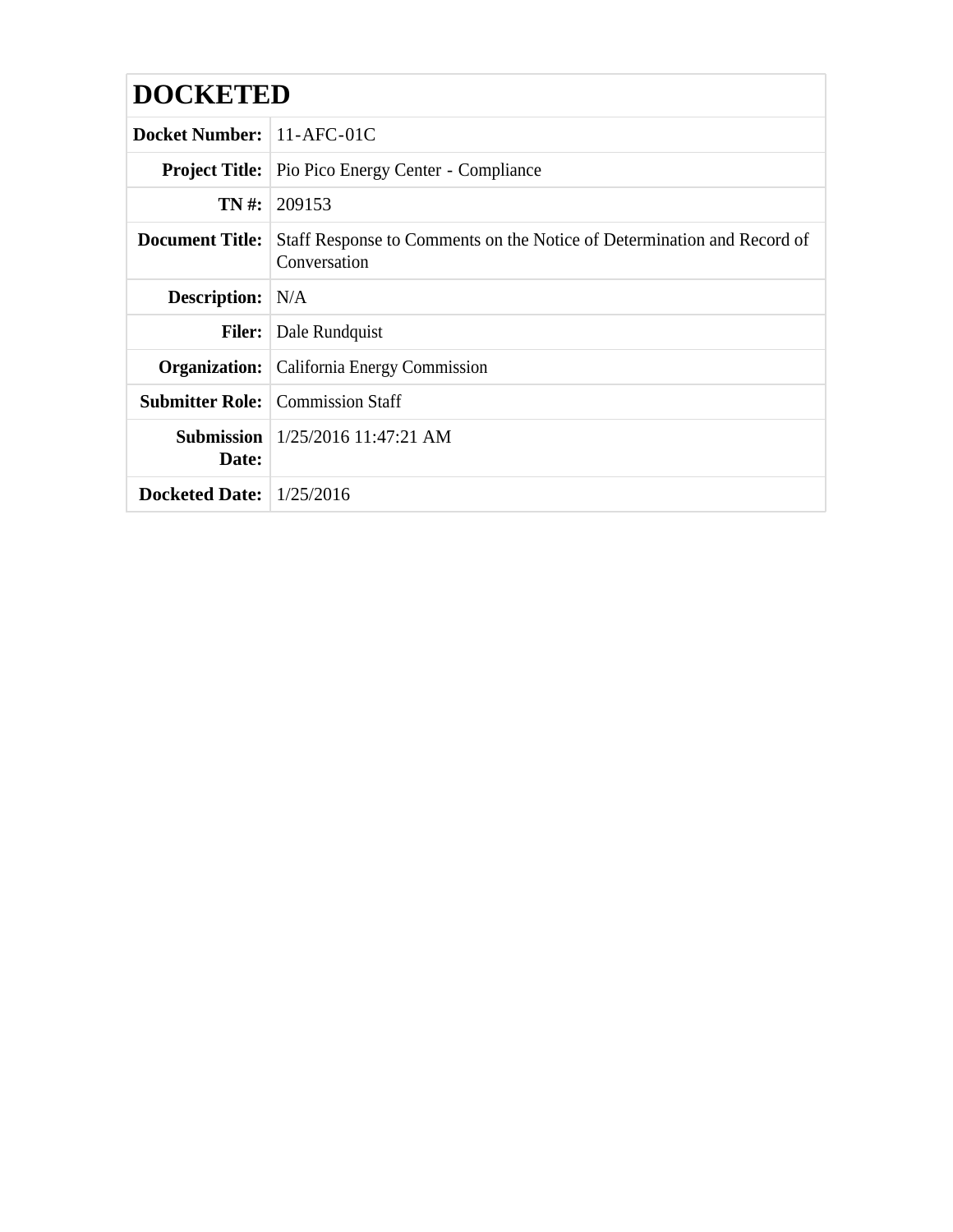CALIFORNIA ENERGY COMMISSION 1516 NINTH STREET SACRAMENTO, CA 95814-5512 www.energy.ca.gov



# **Staff Response to Comments on the Notice of Determination**

# **Pio Pico Energy Center 11-AFC-1C**

#### **Background**

On December 24, 2015, a comment was received and docketed by the California Energy Commission from the County of San Diego/Environmental Health Department. The comment pertains to the Final Revised Notice of Determination (NOD) docketed on December 10, 2015 for the Petition to Amend the Pio Pico Energy Center Project.

#### **Comment Received From: County of San Diego/Environmental Health**

#### **Water Treatment Chemicals**

*"The Hazardous Materials Division (HMD) has an existing permit with the Pio Pico Energy Center under the CalARP program. The original petition and amendment adds raw water, wastewater collection and storage tanks along with a water treatment building*  adjacent to the Pio Pico Energy Center. The potential impact to HMD would be that *water treatment chemicals would be stored on site, and if stored in reportable quantities, would need to be reported to HMD on the Hazardous Materials Business Plan through the California Environmental Reporting System (CERS). CalARP and CERS are ministerial programs, and no additional HMD permits or permit requirements would apply." (CEC, 2015*)

#### **Staff Response to Comment**

Any newly added chemicals or changes to existing quantities of chemicals used for water treatment in reportable quantities would be reflected in required annual updates to the Hazardous Material Business Plan to be filed per the existing CalARP permit with the local Certified Unified Program Agency which, in this case, is the County of San Diego Hazardous Materials Division.

Staff contacted Mary Wells Bennett with County of San Diego, Department of Environmental Health to discuss her comments and to point out that Pio Pico Energy Center is required to report all reportable amounts of chemicals used and stored at the site to the Hazardous Materials Division on the Hazardous Materials Business Plan through the California Environmental Reporting System. The amendment would not change that requirement.

At this time there are no objections to staff's NOD and with the required 14-day public comment period completed as of December 24, 2015 staff concludes under Section 1769(a) (2) that the NOD is complete.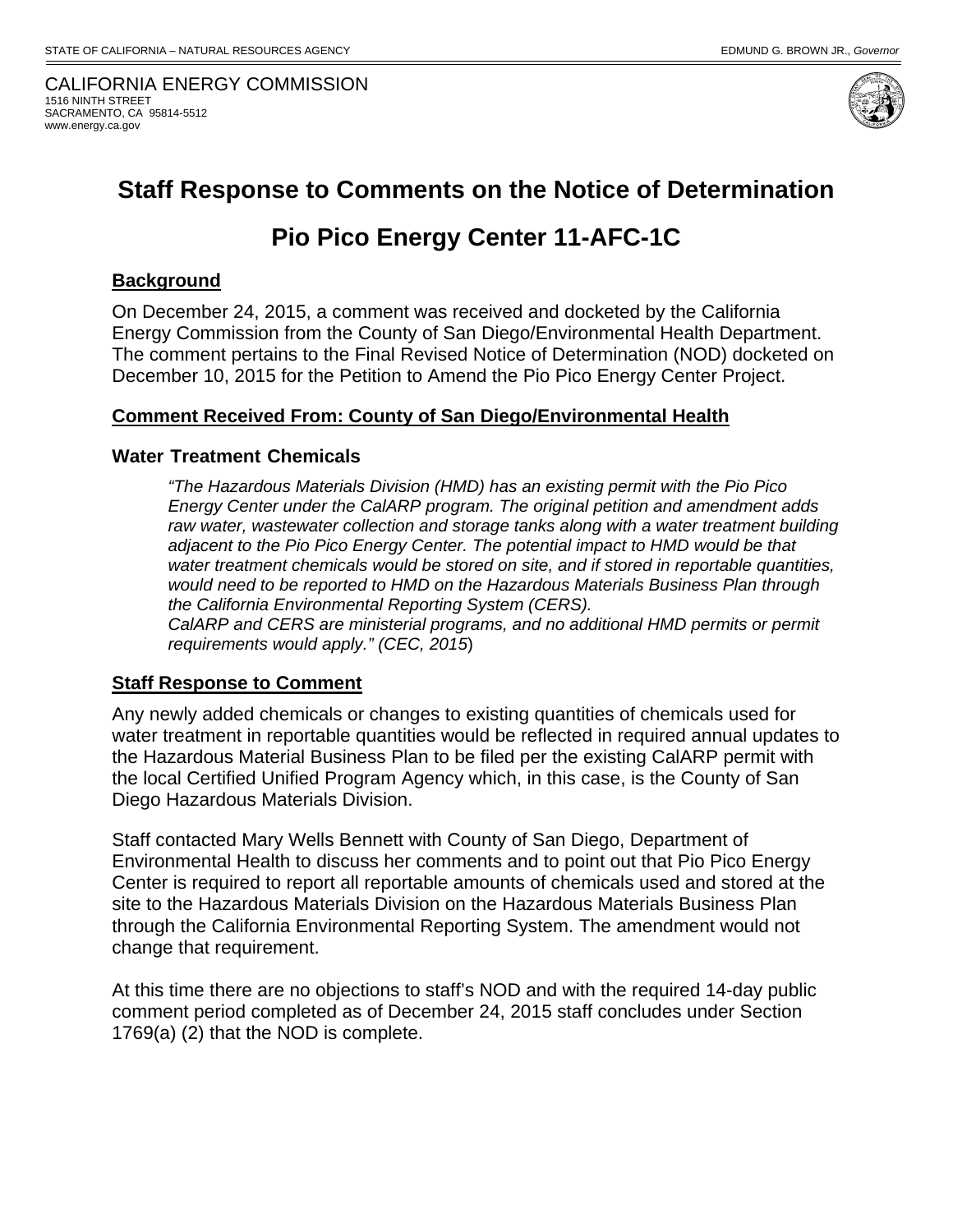### **Reference**

CEC 2015 -- California Energy Commission (TN 207112) County of San Diego Environmental Health/Mary Wells Bennett Comments: Water Treatment Chemicals. Submitted to Dockets, December 24, 2015.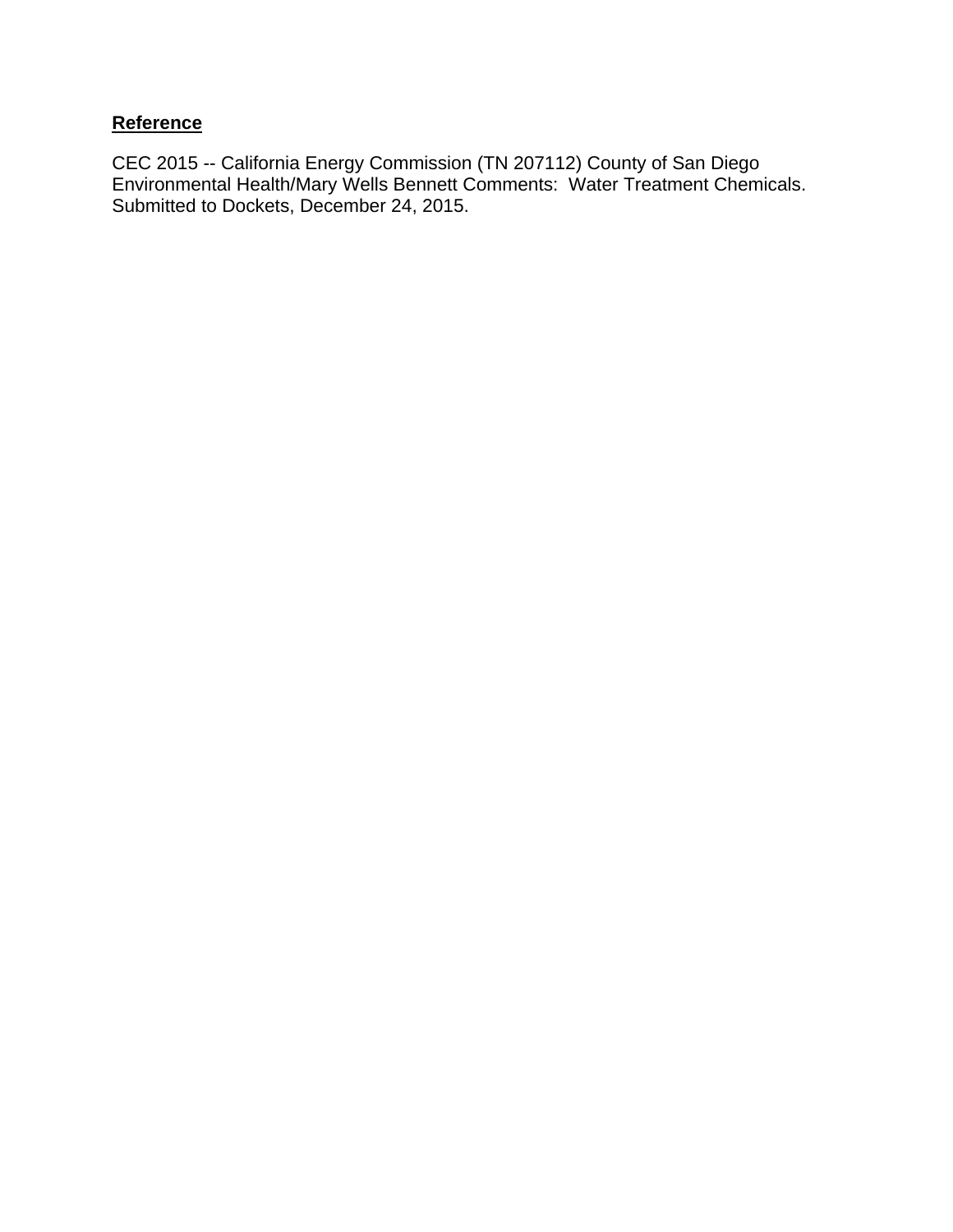### *CALIFORNIA ENERGY COMMISSION REPORT OF CONVERSATION Page 1 of 2*



| <b>Siting, Transmission, and</b><br><b>Environmental Protection</b><br><b>Division</b> |                                                                       |                                              |                         | <b>FILE: 11-AFC-1C</b>             |                |
|----------------------------------------------------------------------------------------|-----------------------------------------------------------------------|----------------------------------------------|-------------------------|------------------------------------|----------------|
|                                                                                        |                                                                       | <b>PROJECT TITLE: PIO PICO ENERGY CENTER</b> |                         |                                    |                |
| <b>Telephone</b>                                                                       |                                                                       |                                              |                         | <b>Meeting Location: Telephone</b> |                |
| <b>NAME:</b>                                                                           | Dale Rundquist                                                        |                                              | <b>DATE: 01/14/2016</b> |                                    | TIME: $2 P.M.$ |
| WITH:                                                                                  | Mary Wells Bennett with San Diego Environmental Health Department     |                                              |                         |                                    |                |
| <b>SUBJECT:</b>                                                                        | Discussion of Comment Received About Pio Pico Notice of Determination |                                              |                         |                                    |                |

On January 14, 2016 I spoke to Mary Wells Bennett with the San Diego Environmental Health Department. We discussed the comment she had docketed on December 24, 2015. The comment referred to the reporting of chemicals used and stored on site at the Pio Pico Energy Center due to a Notice of Determination (NOD) filed on December 10, 2015 for the modification of Wastewater Tanks.

Ms. Bennett confirmed that the intention of the San Diego Environmental Health Department was to provide comment regarding the subject matter of the NOD, and that her agency had no objection to the proposed action.

I confirmed that Pio Pico Energy Center is required to report all reportable amounts of chemicals used and stored at the site to the Hazardous Materials Division on the Hazardous Materials Business Plan through the California Environmental Reporting System. The amendment would not change that requirement.

| CC: | Signed:              |
|-----|----------------------|
|     | Name: Dale Rundquist |